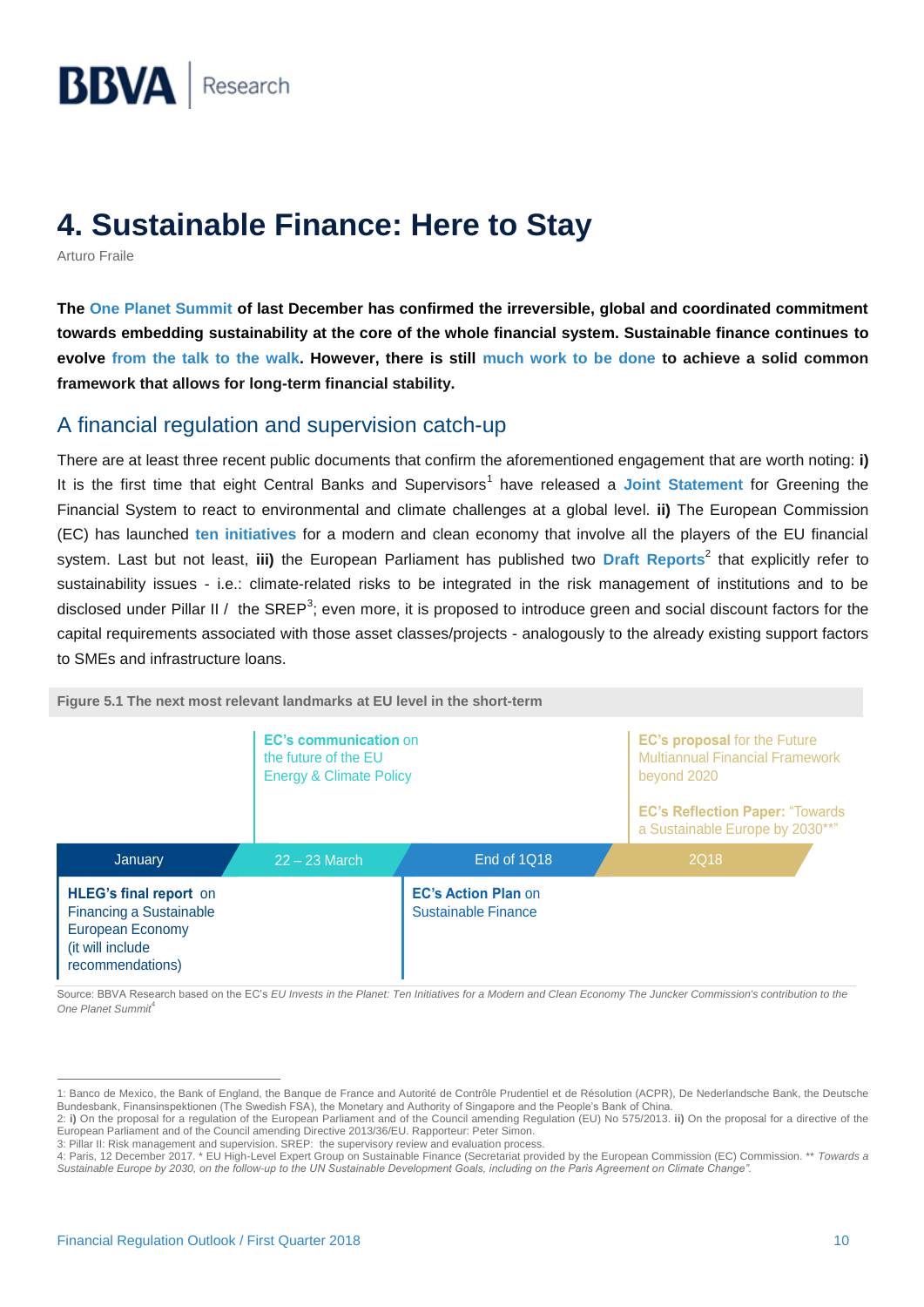# An overview of the markets' positioning

Markets have a role of the utmost importance towards filling the significant sustainable finance gap. Therefore, they need adequate information to correctly measure the risks and opportunities and to be able to compare. As such, there is an expanding demand for transparency and for disclosure. Globally, there are 237 companies with a market capitalization of over \$6.3 trillion<sup>5</sup> already committed to following the Task Force on Climate-Related Financial Disclosures (TCFD) voluntary **[recommendations](https://www.fsb-tcfd.org/publications/)** on climate-related financial disclosures. In addition to that, it has to be noted that some of the most prominent investment managers requested 60 of the largest banks to follow the TCFD recommendations last September<sup>6</sup>.

A "solution of the market and for the market", as stated by Mark Carney recently.<sup>7</sup>

# So what?

Two years after the Paris Agreement, there seems to be a clear consensus among all of the agents (regulators, supervisors, governments, companies and investors) on the fact that a sustainable financial system is needed for the improvement of the aggregated welfare function of the societies in which companies and markets perform our activities.

A sustainable financial system can have a direct positive impact on the real economy by promoting innovation, job creation and economic growth. For example, the EC estimates that "clean energy for all Europeans can create 900 thousand new jobs and unlock EUR 177 bn of investment every year"<sup>7</sup>.

Two necessary short-term conditions for achieving that are: a commonly accepted taxonomy and framework, both aimed at promoting long-term financial stability, and allowing the measurement and comparison of risks and opportunities. In that vein, at an EU level, the High-Level Expert Group's final recommendations which will be released in a few days' time are expected to shed some valuable light on both of them.

This is a long-distance run. As such, it is important to advance with firm steps towards the finish line, being swift, ambitious and prudent at the same time. It is important to adequately dose the effort and the speed according to each point of the race. One false step at the beginning of the race could have non-negligible undesired consequences during the rest on the run.

 $\overline{a}$ 5: Source: TCFD. Mike Bloomberg and FSB Chair Mark Carney Announce Growing Support for the TCFD on the Two-Year Anniversary of the Paris Agreement.

<sup>6:</sup> Source[: Financial Times.](https://www.ft.com/content/a2616a52-988b-11e7-a652-cde3f882dd7b) *Big investors take aim at banks over climate change risk.*

<sup>7:</sup> EC's *EU Invests in the Planet*: *Ten Initiatives for a Modern and Clean Economy The Juncker Commission's contribution to the One Planet Summit.*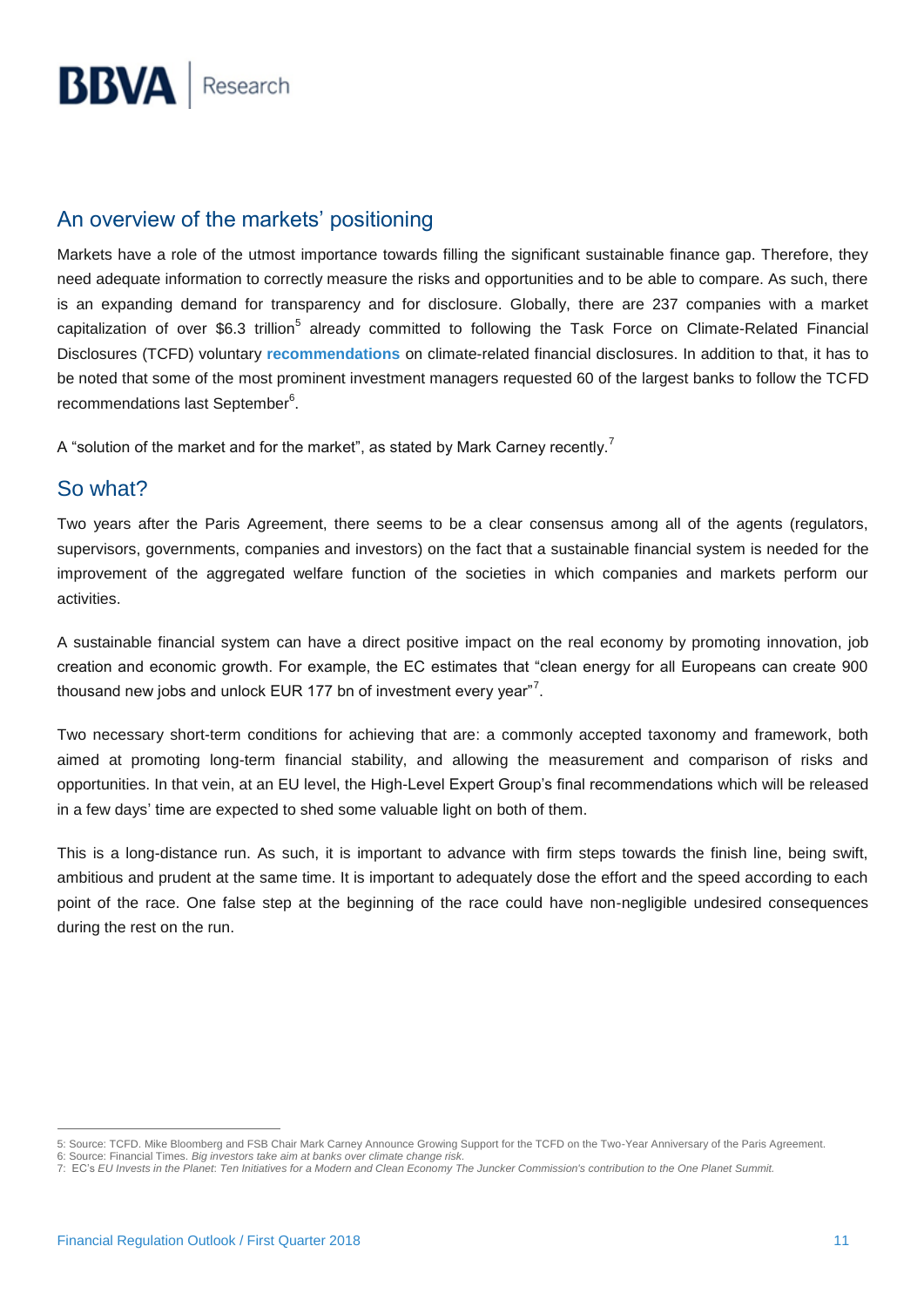#### **DISCLAIMER**

This document has been prepared by BBVA Research Department, it is provided for information purposes only and expresses data, opinions or estimations regarding the date of issue of the report, prepared by BBVA or obtained from or based on sources we consider to be reliable, and have not been independently verified by BBVA. Therefore, BBVA offers no warranty, either express or implicit, regarding its accuracy, integrity or correctness.

Estimations this document may contain have been undertaken according to generally accepted methodologies and should be considered as forecasts or projections. Results obtained in the past, either positive or negative, are no guarantee of future performance.

This document and its contents are subject to changes without prior notice depending on variables such as the economic context or market fluctuations. BBVA is not responsible for updating these contents or for giving notice of such changes.

BBVA accepts no liability for any loss, direct or indirect, that may result from the use of this document or its contents.

This document and its contents do not constitute an offer, invitation or solicitation to purchase, divest or enter into any interest in financial assets or instruments. Neither shall this document nor its contents form the basis of any contract, commitment or decision of any kind.

In regard to investment in financial assets related to economic variables this document may cover, readers should be aware that under no circumstances should they base their investment decisions in the information contained in this document. Those persons or entities offering investment products to these potential investors are legally required to provide the information needed for them to take an appropriate investment decision.

The content of this document is protected by intellectual property laws. It is forbidden its reproduction, transformation, distribution, public communication, making available, extraction, reuse, forwarding or use of any nature by any means or process, except in cases where it is legally permitted or expressly authorized by BBVA.